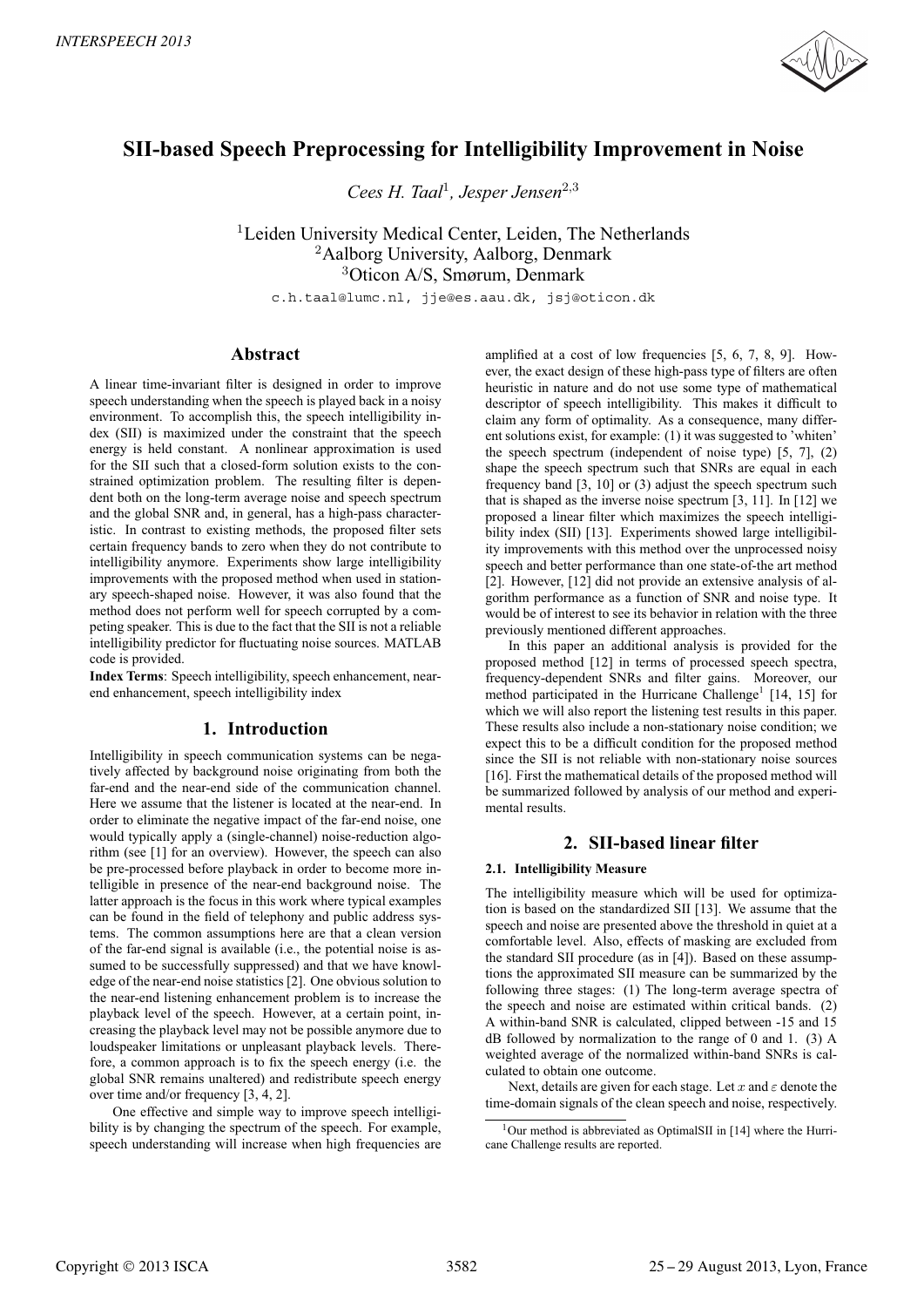A windowed version of x is denoted by  $x_m$  where m denotes the window frame-index. A Hann-window is used with 50% overlap, and 32 ms length. The impulse response of the  $i^{th}$ auditory filter is denoted by  $h_i$ , where  $i \in \{1, \ldots, n\}$  and n is the total number of auditory filters. Subsequently, the energy within one time-frequency (TF) unit is calculated as follows for the clean speech,

$$
X_{m,i}^{2} = \sum_{k} |X_{m}(k)|^{2} |H_{i}(k)|^{2}, \qquad (1)
$$

where  $X_m(k)$  and  $H_i(k)$  denote DFT coefficients of  $x_m$  and  $h_i$ , respectively, with frequency-bin index  $k$ . Signals are sampled at 20 kHz where short-time frames are zero-padded to 64 ms before applying the DFT. In total, 64 auditory filters are used where center frequencies are linearly spaced on an equivalent rectangular bandwidth (ERB) scale between 150 and 8500 Hz [17]. Its squared magnitude responses  $|H_i(k)|^2$  are chosen as described in [17]. The average energy within one critical band is described in [17]. The average energy within one critical band is based on a long-term sample mean over many short-time frames (e.g., several minutes) and is denoted as follows,

$$
\sigma_{X_i}^2 = \frac{1}{M} \sum_{m} X_{m,i}^2,
$$
\n(2)

where  $M$  equals the total number of short-time frames and similar definitions hold for  $\sigma_{\varepsilon_i}^2$ , the average noise energy within critical band i. Let the SNR within one critical band be denoted by,

$$
\xi_i = \frac{\sigma_{X_i}^2}{\sigma_{\mathcal{E}_i}^2},\tag{3}
$$

which is used to calculate an intermediate measure to determine the audibility of the speech in presence of the noise within one band. This SNR is log-transformed, clipped between -15 and +15 dB and normalized such that its range is between zero and one, i.e.,

$$
d(\xi_i) = \max\left(\min\left(10\log_{10}\left(\xi_i\right), 15\right), -15\right)/30 + \frac{1}{2}.\tag{4}
$$

2 Subsequently, a weighted average is calculated as follows,

$$
SII = \sum_{i} \gamma_i d(\xi_i), \qquad (5)
$$

where  $\gamma$  denotes the band-importance function given in the critical-band SII procedure in Table 1 in [13]. In summary, this weighting-function reduces the importance of bands with center frequency below 450 Hz and above 4000 Hz. It is expected that Eq. (5) is a monotonic increasing function of the intelligibility of speech in additive, stationary noise [13].

#### **2.2. Constrained Optimization**

The goal is to maximize the speech intelligibility, i.e., maximize Eq. (5), by redistributing the speech energy over the critical bands. Hence, the total energy over all bands remains unchanged. We constrain ourselves to redistribute speech energy using a linear, time-invariant filter. In practice one could estimate the statistics online, e.g., with a noise-tracker [18], and use a time-varying filter. The same mathematical framework can be used for this time-varying case. Let  $\alpha_i$  be a real and non-negative scalar applied to each critical band. It follows that  $\frac{1}{M} \sum_{m} (\alpha_i x_{m,i})^2 = \alpha_i^2 \sigma_{X_i}^2$ . As a consequence, the constrained problem can be formulated as follows,



Figure 1: Used error criteria for intelligibility prediction as used by the SII (solid line, Eq. (4)), and proposed approximation (dashed line, Eq. (7)).



Figure 2: The proposed approximation of the SII, as in Eq. (7), is concave in  $\alpha_i^2 x_i^2$ . Figure shows results for  $\xi = 1$ .

$$
\max \sum_{i} \gamma_i d\left(\alpha_i^2 \xi_i\right)
$$
\n
$$
\text{s.t.} \quad \sum_{i} \alpha_i^2 \sigma_{X_i}^2 = \sum_{i} \sigma_{X_i}^2
$$
\n
$$
\alpha_i^2 \sigma_{X_i}^2 \ge 0, \forall i
$$
\n
$$
(6)
$$

In order to find a closed-form solution to this constrained optimization problem we propose to approximate Eq. (4) with the following expression which is mathematically tractable,

$$
d(\xi_i) \approx \frac{\xi_i}{\xi_i + 1}.\tag{7}
$$

Interestingly,  $d(\xi_i)$  is the expression for the single-channel Wiener filter [1]. This approximation together with the original intermediate intelligibility, as defined in Eq. (4), is shown in Figure 1. Moreover, the function  $d(\alpha_i^2 \xi_i)$  is concave in its ar-<br>gument as illustrated in Figure 2. Hence, the weighted average gument as illustrated in Figure 2. Hence, the weighted average of these concave functions, as in Eq. (5), is also concave. We obtain convexity by negation and characterize the problem by the following Lagrangian cost-function,

$$
J = -\sum_{i} \gamma_i \frac{\alpha_i^2 \xi_i}{\alpha_i^2 \xi_i + 1} + \nu \left( \sum_{i} \alpha_i^2 \sigma_{X_i}^2 - r \right) + \sum_{i} \lambda_i \left( -\alpha_i^2 \sigma_{X_i}^2 \right), \tag{8}
$$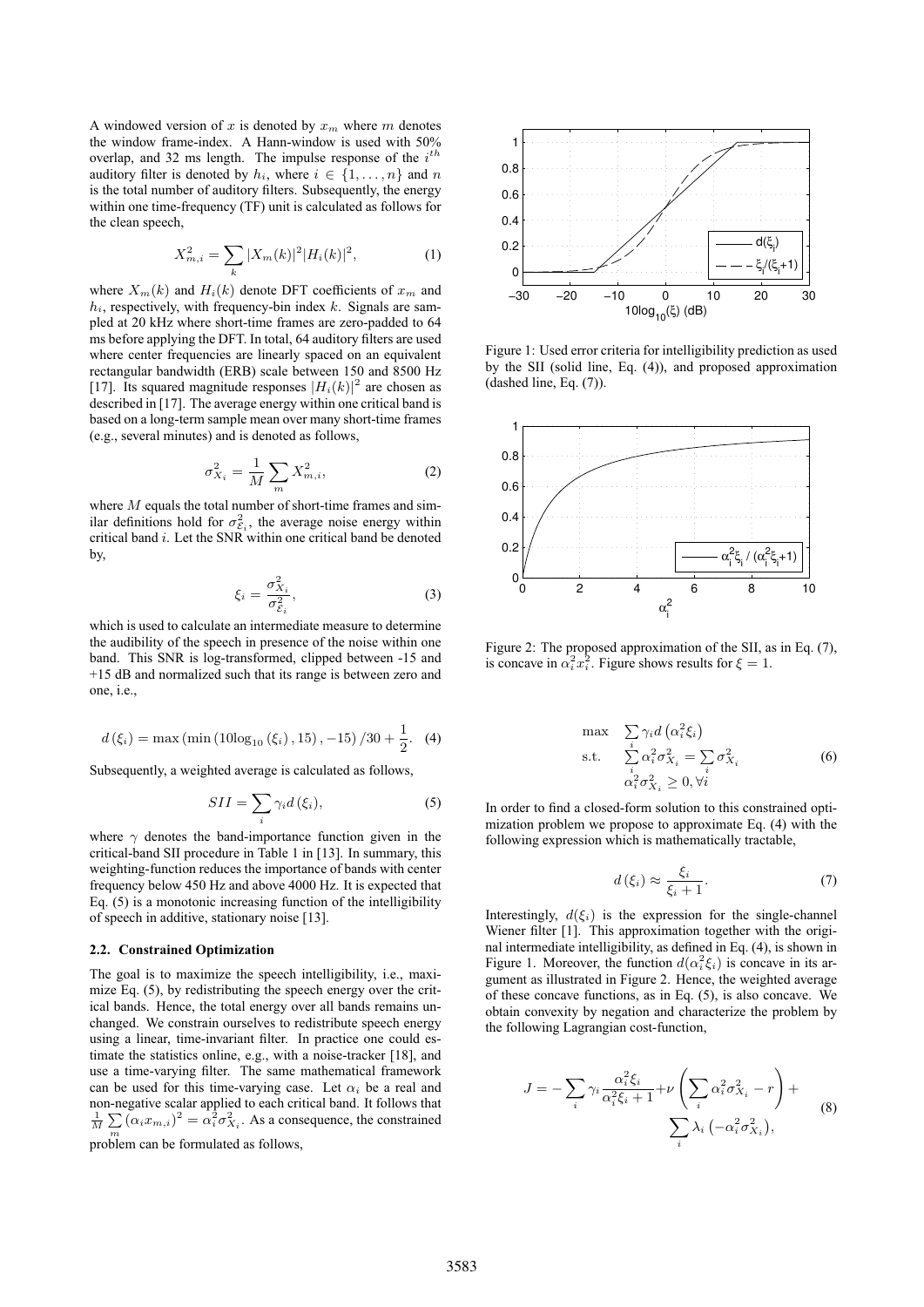

Figure 3: Auditory band spectra (top row), SNRs (middle row) and filter gains (bottom row) for the proposed processing method for six artificially generated noise types (from left to right: speech-shaped, white, low-pass, high-pass, bandpass and bandstop). Red-dashed lines denote noise spectra and blue dot-dashed lines denote unprocessed frequency-dependent SNRs. Used speech spectrum is the same as the speech-shaped noise spectrum depicted by the red line in the top-left plot. Six different global SNRs are used (-20, -15, -10, -5, 0 and 5 dB), where the thickest and thinnest line denote -20 and 5 dB SNR, respectively.

where  $r = \sum_{i}$  $\sigma_{X_i}^2$  and  $\nu$  and  $\lambda_i$  are Lagrangian multipliers related to the energy constraint and inequality constraints in Eq. (6), respectively. Since our problem is convex and differentiable, any point that satisfies the following Karush-Kuhn-Tucker (KKT) conditions,

$$
\sum_{i} \alpha_i^2 \sigma_{X_i}^2 = r
$$
\n
$$
\alpha_i^2 \sigma_{X_i}^2 \geq 0, \forall i
$$
\n
$$
\lambda_i \geq 0, \forall i
$$
\n
$$
\lambda_i \geq 0, \forall i
$$
\n
$$
\lambda_i \alpha_i^2 \sigma_{X_i}^2 = 0, \forall i
$$
\n
$$
\frac{-2\gamma_i \xi_i \alpha_i}{\xi_i \alpha_i^2 + 1} + 2\nu \alpha_i \sigma_{X_i}^2 - 2\lambda_i \alpha_i = 0, \forall i
$$

is optimal [19, Ch. 5.5.3, p. 243]. Solving gives,

 $\overline{(\xi)}$ 

$$
\alpha_i^2 \sigma_{X_i}^2 = \max\left(\frac{\sigma_{\mathcal{E}_i} \sqrt{\gamma_i}}{\sqrt{\nu}} - \sigma_{\mathcal{E}_i}^2, 0\right), \forall i,
$$
 (10)

where  $\nu$  is chosen such that the energy constraint is satisfied,

$$
\frac{1}{\sqrt{\nu}} = \frac{r + \sum_{i \in \mathcal{M}} \sigma_{\mathcal{E}_i}^2}{\sum_{i \in \mathcal{M}} \sqrt{\gamma_i} \sigma_{\mathcal{E}_i}},\tag{11}
$$

and where  $\mathcal{M} = \{i \in \{1, ..., n\} : \alpha_i^2 > 0\}$  denotes the set of exiting lead indices for which the optimal  $\alpha_i^2$  is positive. Since critical band indices for which the optimal  $\alpha_i^2$  is positive. Since the set M depends on  $\alpha_i^2$ , the Lagrange multiplier  $\nu$  is also dependent on  $\alpha_i^2$ . In order to cope with this recursive dependency, the optimal value of  $\nu$  may be found by evaluating Eq. (10) for a range of  $\nu$ -values or, e.g., using a bi-section method [19, Ch. 4.2.5, p. 146] such that the energy constraint is satisfied.

## **3. Filter Analysis**

The behavior of the proposed method is investigated for six artificially generated stationary noise types including speech shaped noise (SSN), white noise, noise with a low-pass and high-pass characteristic and speech with a band-pass and bandreject type of spectrum. The six noise spectra are shown in the the top row of plots in Figure 3 by the red-dashed lines. The long-term speech spectrum is the same as the spectrum of SNN as depicted in the top-left plot. Results are analyzed for six different global SNRs (-20, -15, -10, -5, 0 and 5 dB). Each global SNR is indicated by a line differing in thickness and darkness, where the thickest and lightest line shows results for -20 dB SNR and the thinnest and darkest line is related to 5 dB SNR. The top-row plots show the modified speech spectra, the middle-row plots the frequency dependent long-term SNRs and the bottom-row plots the magnitude response of the applied filter. Note, that all plots show critical-band spectra as in Eq. (1).

Regarding the processed spectra as observed in the top-row plots in Figure 3 it is clear that the shape of the spectrum does not only depend on the noise type, but also on the global SNR. This is an important difference with many other approaches where the shape of the speech spectrum is typically independent of global SNR, e.g., [5, 6, 20, 10]. It can be observed that for higher global SNRs, the processed speech spectrum tends to shape like the noise. Shaping the speech as the noise was also proposed in, e.g., [3, 20], however, this is not optimal for lower global SNRs according to our cost function, Eq. (7). This approach would also result in an equal SNR as a function of frequency, which is clearly not the case when observing the middle-row plots in Figure 3. Moreover, making the speech spectrum constant as in [5], seems only appropriate in the case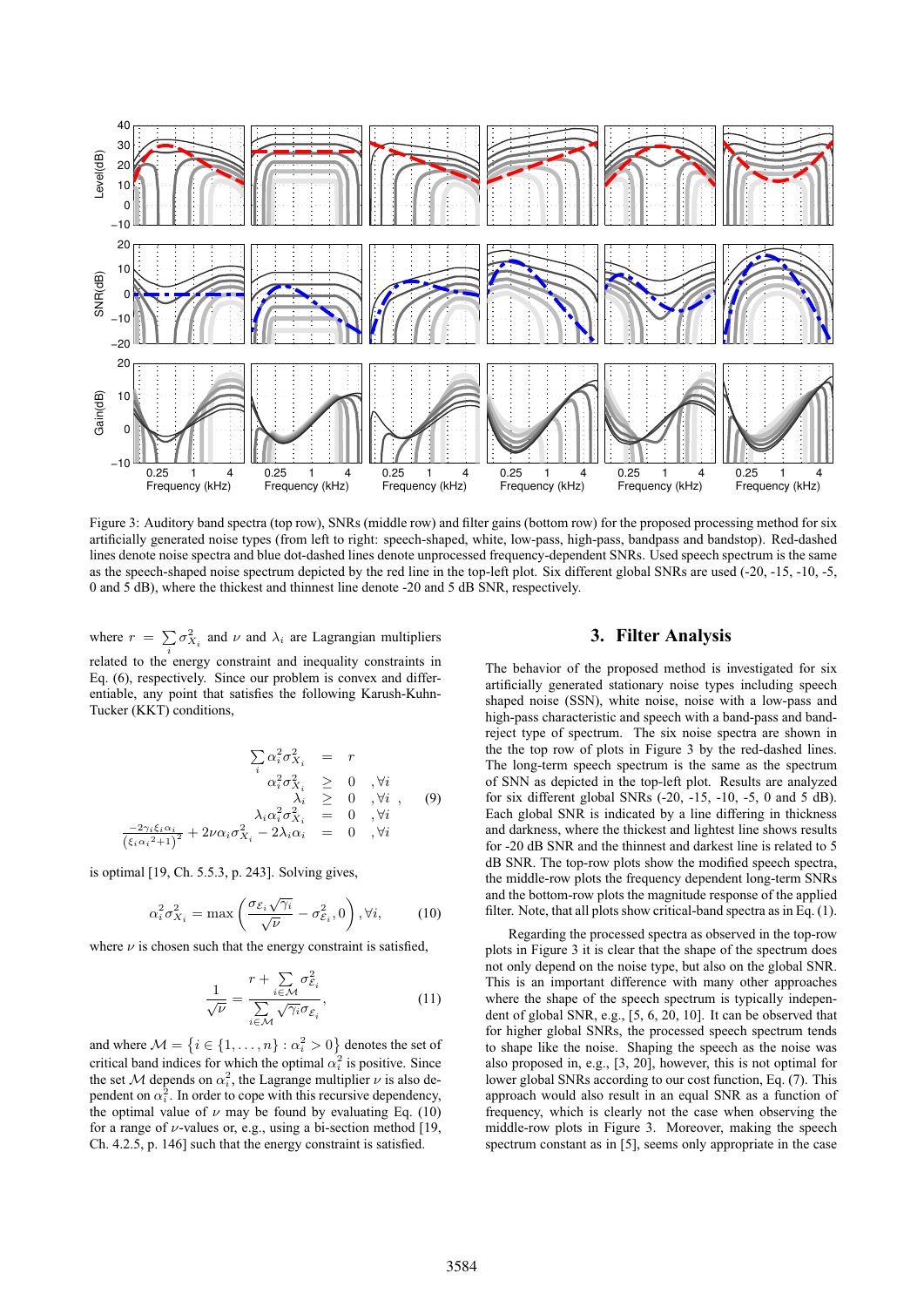of white noise for the highest global SNRs (5 dB SNR).

Another property of the proposed method which is revealed from the Figures, is the fact that certain frequency bands are set to zero when lowering the global SNRs. This makes sense, since the SII assumes that all bands with SNR below -15 dB do not contribute to intelligibility anymore and can therefore be discarded. Indeed, observing the distributions of the SNRs over frequency in the second row in Figure 3 do not show any SNRs below -15 dB. This explains why our method will typically improve over other state-of-the-art methods mainly for lower global SNRs [12].

In the bottom-row plots the filter gains are shown, i.e.,  $\alpha_i$ . It is clear that most of the filters have a high-pass characteristic, however, typically low frequencies are also preserved. A real high-pass filter is only observed for certain noise types at very low SNRs, e.g., low-pass noise at a global SNR of -10 dB and lower. These filter shapes are in line with the results observed in [7] where a high-pass filter and a format-equalization filter also have a positive effect on speech intelligibility. Only for the high-pass filter noise, the filter shows a low-pass characteristic for lower global SNRs. The fact that this type of filter was never proposed in literature is probably due to the fact that a high-pass shape of the noise is very unnatural and typically not used for evaluation.

## **4. Experimental Evaluation**

The listening experiment is performed within the Hurricane Challenge which included 20 different algorithms [15, 14]. A brief summary of the experimental setup and results only for our method will be given. In total, 127 native English speaking subjects listened to sentences from the Harvard corpus [21]. The Harvard corpus contains sentences such as "the salt breeze came across from the sea", spoken by a male British English talker. Two noise types were used at 3 different SNRs including stationary SSN and a highly non-stationary competing female speaker (CS). The SNRs for SSN and CS were [-9, -4, 1] and [-21, -14, -7] dB, respectively. In total, each listener evaluated 9 sentences for each of the 20 algorithms (including the proposed method), which gives a total of 180 sentences per participant. SNRs and noise types are balanced over all listeners (see [14] for more details).

In addition to the listening test, SII scores were also obtained for the same set of conditions as used in the listening test. The long-term average speech and noise spectra were estimated based on 180 Harvard sentences [21]. The SII-scores were calculated as in Eq. (5).

#### **5. Results**

Listening test results are shown in the top row plots of Figure 4. The bottom two plots show the predictions of the SII.

Both listening test results and SII predictions show an improvement in speech intelligibility for SSN for all three SNRs. The largest benefit was measured with the lowest SNR for SSN, where intelligibility improved from 17.3% to 50.6% words correct. For the highest SNR the improvement is smaller, which is probably caused by ceiling effects, i.e., the fact that speech intelligibility is upper bounded by 100%. Since SII-scores are not close to 1 yet, this ceiling effect is not observed with the objective scores. These scores are in line with the results from [12], where large improvements were found with a female speaker rather than a male speaker.

The difference between SII-predictions and listening exper-



Figure 4: Listening test results (top) and SII predictions (bottom) for speech shaped noise (SSN) (left) and a competing speaker (CS) (right).

iment results for the competing speaker is somewhat remarkable. Although it is known that the SII is not reliable for fluctuating noise sources [16], it actually turns out that improving the SII for these non-stationary cases may even *decrease* intelligibility. Overall the decrease in intelligibility is the largest for the lowest SNR conditions where scores dropped from 24.8% to 10.2%. To overcome this, the proposed method may be modified by optimizing for the extended SII as proposed in [16]. Here the SII is calculated in short-time frames rather than on long-term average spectra which improves prediction results for non-stationary noise. The mathematical framework presented in this paper still holds when deriving an optimal filter for such a time-varying SII.

In addition to use a time-varying filter, results may be further improvement by combining the proposed method with other types of processing, e.g., dynamic range compression [22].

# **6. Conclusions**

A linear time-invariant filter was proposed to optimize the intelligibility of speech in noise for the near-end listener without affecting the global SNR. This was accomplished by redistributing the speech energy over frequency such that an approximation of the speech intelligibility index (SII) was maximized. The resulting filter is dependent both on noise spectrum, speech spectrum and global SNR and, in general, has a high-pass characteristic. In contrast to existing methods, the proposed filter sets certain frequency bands to zero when the per-band SNRs are so low that they do not contribute to intelligibility anymore. Intelligibility test results and SII predictions show a large intelligibility improvement for speech mixed with speech-shaped noise. However, despite improved SII predictions it was also found that the method does not increase intelligibility when speech is corrupted by a competing speaker. This is caused by the fact that the SII is not a reliable intelligibility predictor for fluctuating noise sources. MATLAB code is provided at http://www.ceestaal.nl/.